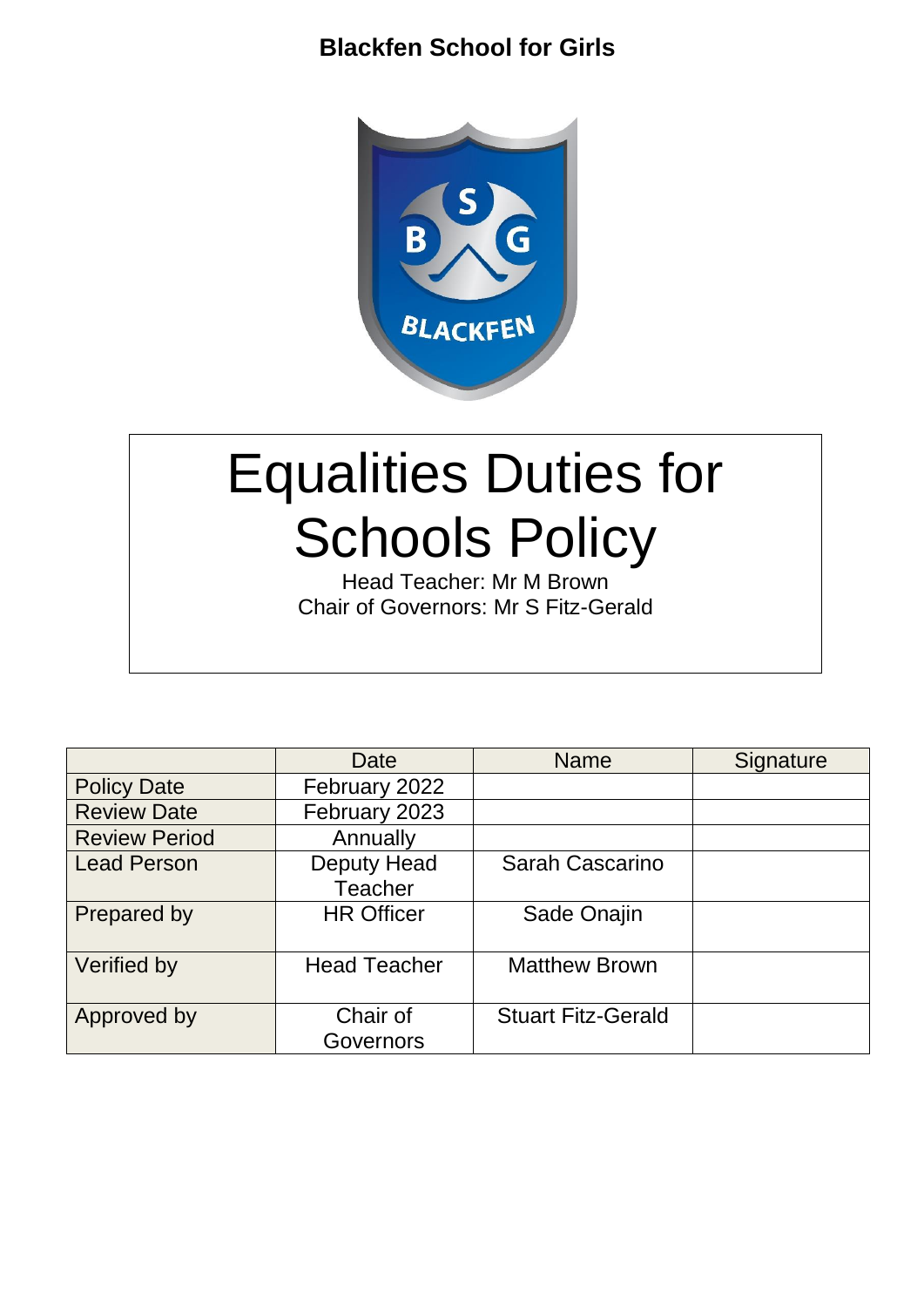The Equality Act 2010 replaces all of the previous anti-discrimination acts and regulations which went before it and brings all of the requirements together in one place.

## Under this Act schools have two duties

Schools have a general duty to

- a) **eliminate** discrimination, harassment and victimisation on the basis of any of the protected characteristics
- b) **advance** equality of opportunity between people who share a relevant protected characteristic and persons who do not share it
- c) **foster good relations** between people who share a relevant protected characteristic and persons who do not share it.

## **They also have a specific duty**

- to **publish information** which shows how they are meeting their general duty (outlined above). This must be updated annually
- to **prepare and publish** one or more specific and measurable objectives in pursuit of the duties above (to be reviewed every four years)

## **The following are protected characteristics**

- Age
- **Disability**
- Ethnicity and race
- Gender
- Gender reassignment
- Marriage and civil partnership
- Pregnancy and maternity
- Religion and belief
- Sexual identity and orientation

## **Blackfen School Statement on Equality**

Blackfen School is committed to equality both as an employer and a service-provider. We aim to make sure that no-one experiences harassment, less favourable treatment or discrimination because of their age, any disability they may have, their ethnicity, colour or national origin, their gender, their gender identity or reassignment, their marital or civil partnership status, being pregnant or having recently had a baby, their religion or beliefs, their sexual identity and orientation.

## **We are committed to**

- Ensuring that everyone is treated fairly and with respect.
- Making our school a safe, secure and stimulating place for everyone.
- Consulting and involving people from a variety of groups in our decisions, for example, through talking to students and parents/carers and through our School Council.
- Recognising that people have different needs and that promoting equality will involve addressing those needs rather than treating everyone the same.

We welcome the emphasis in the Ofsted inspection framework on the requirement for leaders to promote equality of opportunity and diversity, resulting in a positive school culture, working together to prevent discriminatory behaviour.

We welcome our duty under the Equality Act 2010 which requires us to publish information that demonstrates that we have due regard for the need to: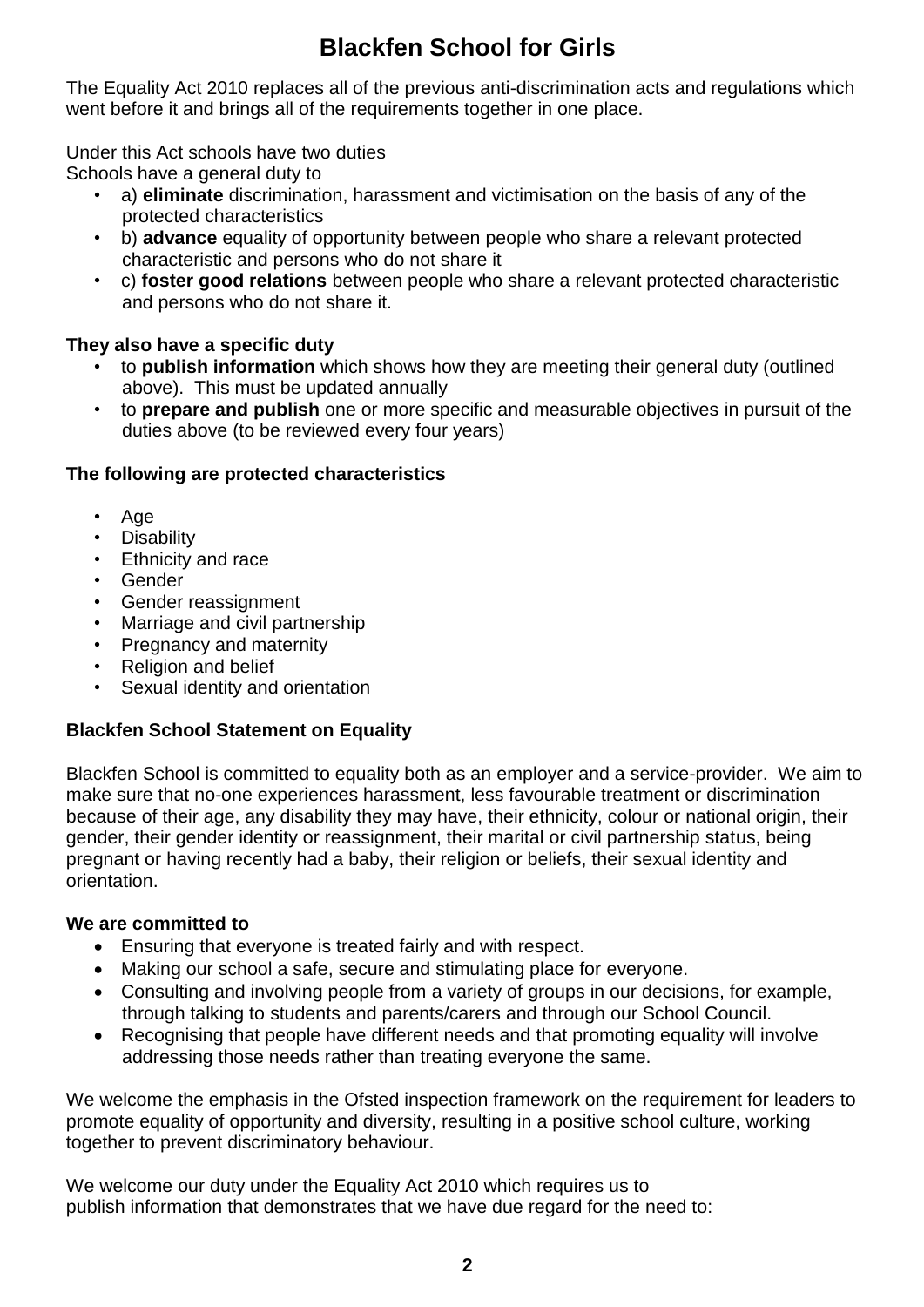- Eliminate unlawful discrimination, harassment, victimisation and any other conduct prohibited by the Equality Act 2010
- Advance equality of opportunity between people who share a protected characteristic and people who do not share it
- Foster good relations between people who share a protected characteristic and people who do not share it.

This statement meets our specific duty to publish information every year which sets out how we are doing this.

## **Please also see our Accessibility Plan which can be found here on the Blackfen School Website**

## **Part 1: How we are meeting our equality duty to advancing equality, eliminate discrimination and foster good relationships**

The information and data provided shows that we give careful consideration to advancing equality in everything that we do and the steps we are taking to eliminate discrimination, harassment and victimisation and other conduct that is prohibited by the Equality Act 2010

## **Training**

The Student Welfare Team have had extensive and up to date training for individual specific welfare issues to cascade through school in assemblies and provide support when issues arrive. Head of Politics, Philosophy and Enterprise trains staff as part of CPD.

#### **Record keeping and monitoring**

We keep an accurate record, when possible and appropriate, of the protected characteristics of our students and employees.

We keep a record of prejudice related incidents and bullying.

We keep a record of exclusions involving those considered to embody these protected characteristics

## **Policies which particularly contribute to the promotion of equality**

School Behaviour Policy Anti-bullying and harassment (this includes cyber-bullying and prejudice based bullying) Special Educational Needs Information Statement Complaints Procedure - sets out how we deal with complaints relating to our school. Employee resolution policy ICT & E-safety Policy Teaching and Learning Policy Relationship and Sex Education Policy Staff Code of Conduct Staff Appraisal and Capability Policy

## **Curriculum**

Is highly positive, offering memorable experiences and rich opportunities that contribute to students' spiritual, moral, social and cultural development.

Includes a broad range of areas of study within Citizenship and PSHE to eliminate discrimination, harassment and victimisation.

Opportunities for exposure to a range of backgrounds and lifestyles involving these protected characteristics is evident for all students in the school community through the use of lessons, assemblies, challenge days, community time activities.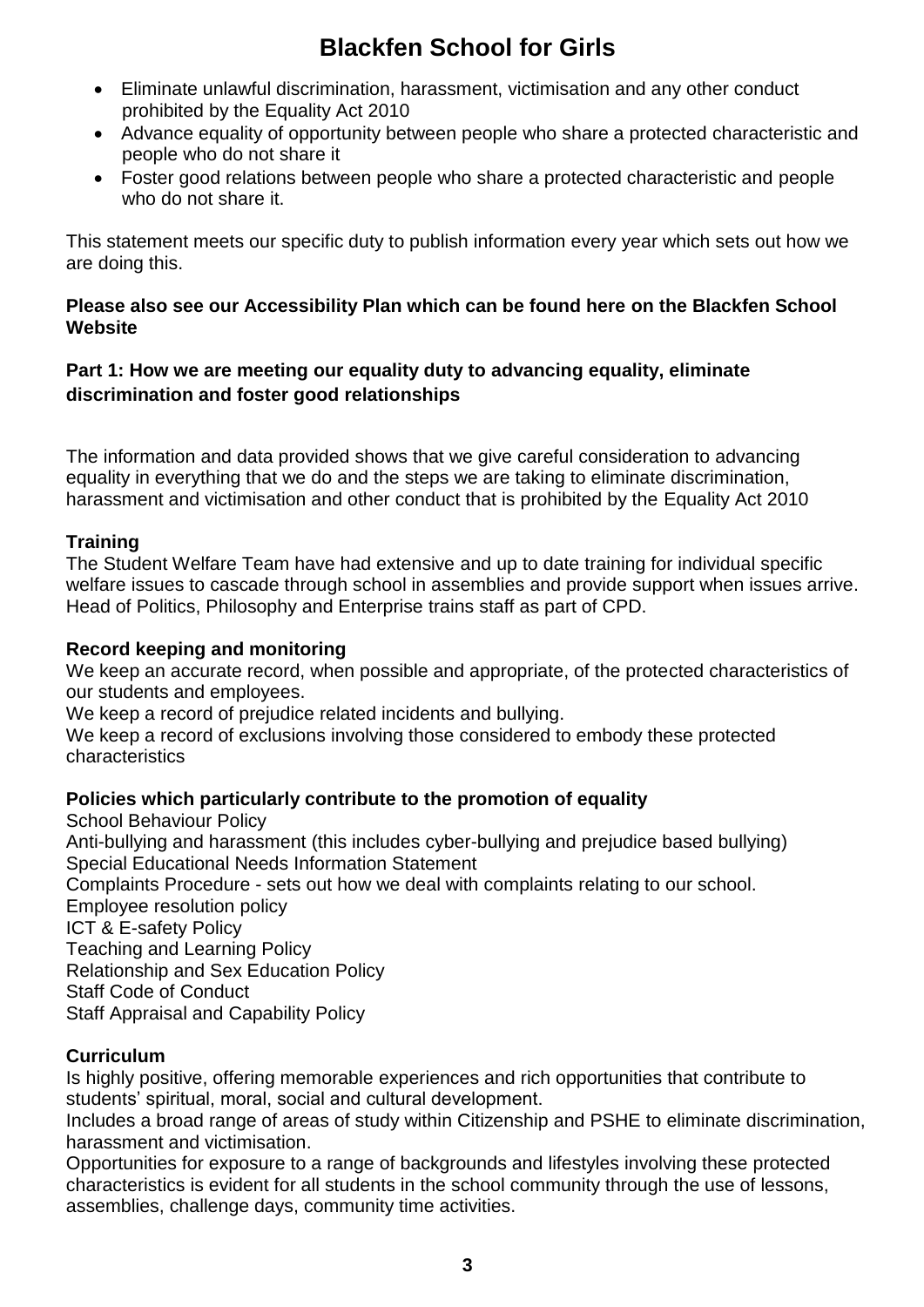The Challenge Day programme has been developed to offer stimulating SMSC experiences to our students. It has been well received by students who have stated where the Challenge Days were linked to real world issues or encouraged students to work beyond their comfort zone they felt engaged and enjoyed them.

This encourages children to think about the world in which they live and to broaden their understanding of others' beliefs, cultures and faiths. Promotes British Values of democracy, rule of law, individual liberty, mutual respect and tolerance of those of different faiths and beliefs.

This is evidenced by the KS4 learning projects taught as part of the GCSE Citizenship Syllabus Theme A Living in the UK, Theme B Democracy at work in the UK, Theme C Law & Justice, Theme D Power & Influence and Theme E Taking Action.

Year 10 Citizenship pupils run on an international week raising awareness of multiculturalism, globalisation and diversity. The week culminated in an International Evening where pupils, staff and the local community took part in a cultural evening packed with music, food and entertainment. All proceeds were donated to the Siragu School in Chennai. <https://www.youtube.com/watch?v=C5XPiHPgAkc>

Students undertaking Food and Preparation GCSE also cover a range of topics relating to the protective characteristics, allow students to explore different cultures, social backgrounds and religions including festivals, ceremonies and factors affecting food choice. Students are encouraged to explore a diverse range of religions and cultures as well as looking at social, moral and ethical justification of these factors affecting daily living such health, disabilities and medical needs, culture, identity, economic stability, poverty, age and gender.

Other subjects who also provide a broad curriculum relating to these protected characteristics are History and RE.

## **Engagement/consultation**

- The initialisation of a school community working group, initially beginning with staff, to discuss and strategise improvement of equality and diversity to all
- Promoting and encouraging a diverse workforce including staff, associate staff, leadership and Governors.
- Engage with and open up communication channels for students and parents ("student voice"/ "parent voice") to discuss and consult opinions based on current school practices, strategies and experiences to promote continual self-improvement and reflection within the school community
- Appointment of an Associate Assistant Head Teacher i/c of Equality and Diversity to provide consultation and feedback to Senior Leaders in supporting the school in its mission for improving equality for all members of the school community
- Managers to consult with HR and relevant members of senior leadership when dealing with complaints, concerns or queries.

#### **Disability**

We are committed to working for the equality of people with disabilities

Please see Accessibility Plan, SEN Information statement and policy for supporting children with medical needs (see website)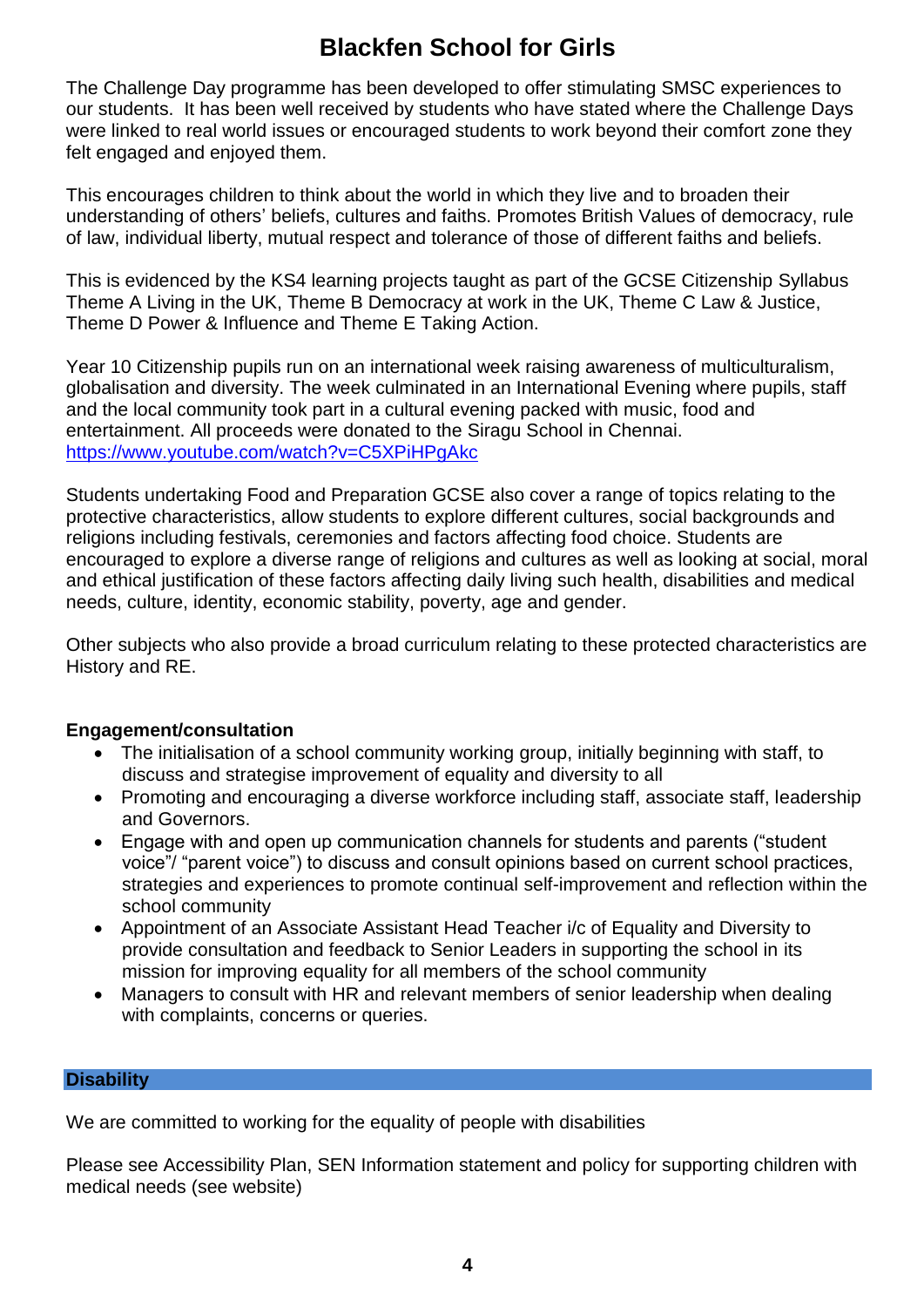We support learners with disabilities by meeting their individual needs, through meeting with parents and carers with specialists to draw up individual support plans. These needs are then cascaded to all staff who come into contact with the child to ensure their needs are fully met

Children with disabilities are supported and enabled to take part in all school events, trips and sports days.

#### **What we are doing to eliminate discrimination, promote equality of opportunity and foster good relationships**

We use assemblies and curriculum resources to provide positive images and perceptions of people with disabilities e.g. Paralympians.

In planning any maintenance and refurbishment we consider 'general' adjustments which may be needed for students with disabilities 'generally'. e.g. extensive braille signage.

Post Covid-19, Students considered with a disability maintain a presence in mainstream classes to promote acceptance, normality and exposure for all students when accessing their education.

If the need arises, alternative provisions, support and curriculum opportunities for students based on their particular needs to exemplify a holistic, student focussed approach to success in education throughout key stages.

#### **Ethnicity and Race**

In KS3 Students participate in A Black History Month project whereby they students will have philosophical discussions about issues in the UK today to do with race, religion and identity. They will then research topics linked to different issues and create a protest song and music video of their own. Students will take part at the "Blackfen Carnival" which takes place in October every year.

Assemblies on topical subjects relating to discrimination, events and diversity take place regularly.

Appointment of Associate Assistant Head Teacher i/c of Equality and Diversity to overview and suggest reasonable adjustments to strategies and the school to foster fairness, wellbeing and acceptance for all.

#### **Religion and belief**

At Blackfen School we are committed to working for equality for people based on their religion, belief and non-belief. We respect the religious beliefs and practice of all staff, students and parents and we comply with reasonable requests relating to religious observance and practice.

#### **What we are doing to eliminate discrimination, promote equality of opportunity and foster good relationships**

The curriculum supports students to build their sense of identity and belonging, which help them flourish within their communities as citizens in a diverse society.

Blackfen school promotes inclusion for all our faith groups in all parts of the curriculum.

Visits to local places of worship and opportunities to engage with different religious and spiritual communities around us (e.g. our local Mosque, Church and Temple).

Involvement of parents and families in celebrations based on the different religions. These have included special assemblies, displays, talks and sharing experiences and customs around significant festivals including International Evening.